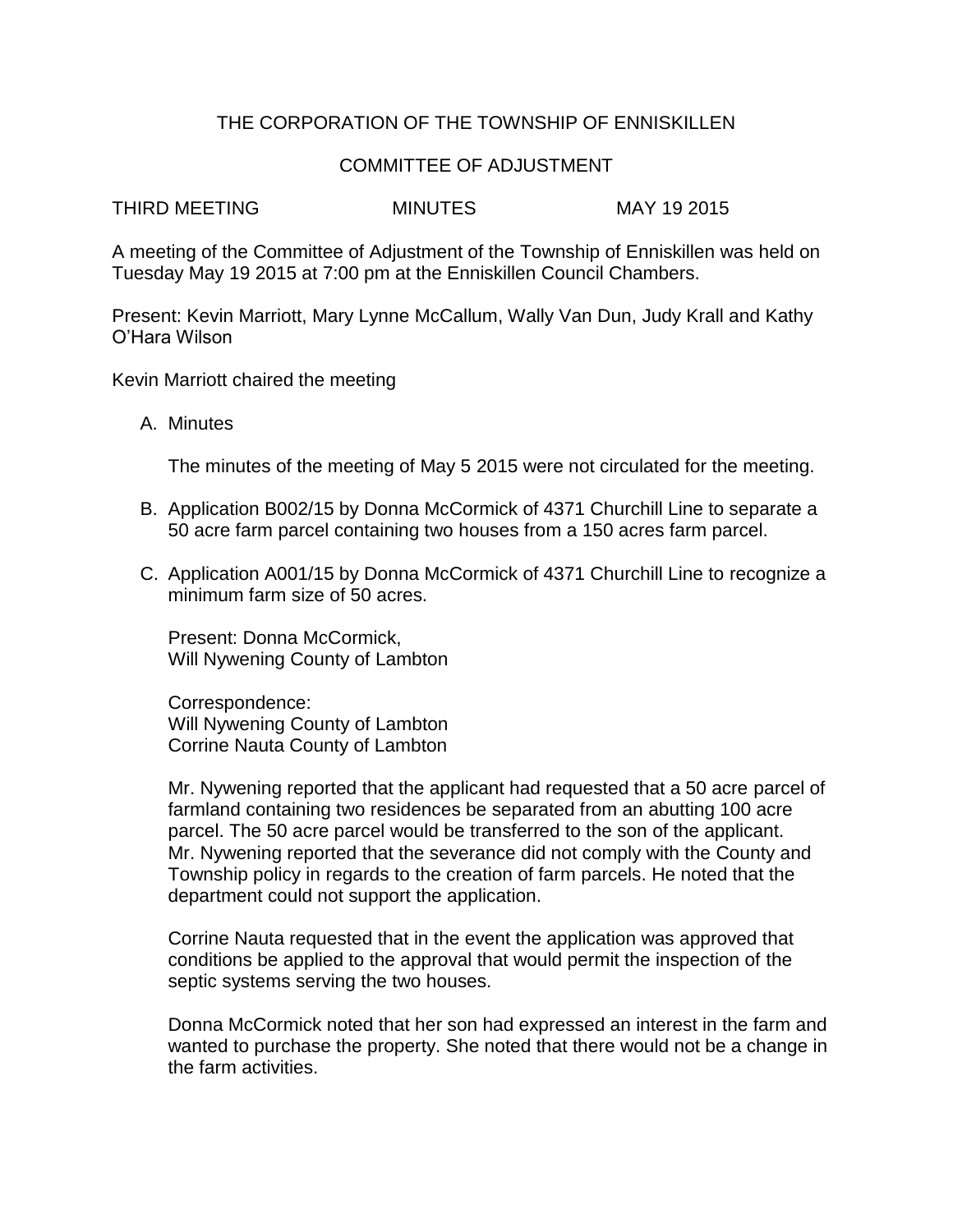Moved by Mary Lynne McCallum Seconded by Judy Krall That application B002/15 be approved subject to conditions. Carried.

Conditions:

- 1. That a copy of the deed and survey in a form suitable for registration be deposited with the Secretary Treasurer.
- 2. That a fee of \$250.00 be paid to the Township of Enniskillen by cash or certified cheque.
- 3. That all conditions are to be fulfilled within one year of the notice of decision of this consent. The certificate of consent required by Section 53(42) of the Planning Act must be obtained within one year after notice of decision of this consent. The applicant is responsible for ensuring that the Provisional consent does not lapse. If the Provisional consent lapses a new application will be required.
- 4. That a fee of 75.00 be made payable to the County of Lambton for septic inspection of the lot.
- 5. That the Municipal Engineer prepare amendments to all Drainage Act reports assessing the severed lot and the retained lot for their appropriate share of future maintenance of any drain. The applicants agree to the assessments.
- 6. That a minor variance be approved recognizing a fifty acre farm parcel.
- 7. That the septic systems(s) be partially uncovered to confirm the component location, size and condition. This must be completed to the satisfaction of the Private Sewage System Coordinator of Building Service Manager.
- 8. That a site inspection be conducted to confirm location of the septic system (s) and to ensure that sewage/effluent is not being emitted or discharged onto the surface and that it is wholly contained within the newly created parcel. In the event the septic system(s) is/are not compliant, a new part 8 system(s) will be required to be installed.
- 9. That the septic system(s) be clearly noted on the legal survey. (should one be required)
- 10.That a new farm access be installed for the 98.8 acre farm parcel unto Churchill Line.

## Reason:

1. That the Committee supports the creation of a 50 acre farm parcel which was inadvertently consolidated with the adjoining 100 acre parcel.

Moved by Kathy O'Hara Wilson

Seconded by Wally Van Dun

That minor variance application A001/15 be approved reducing the minimum farm size to 49 acres.

Carried.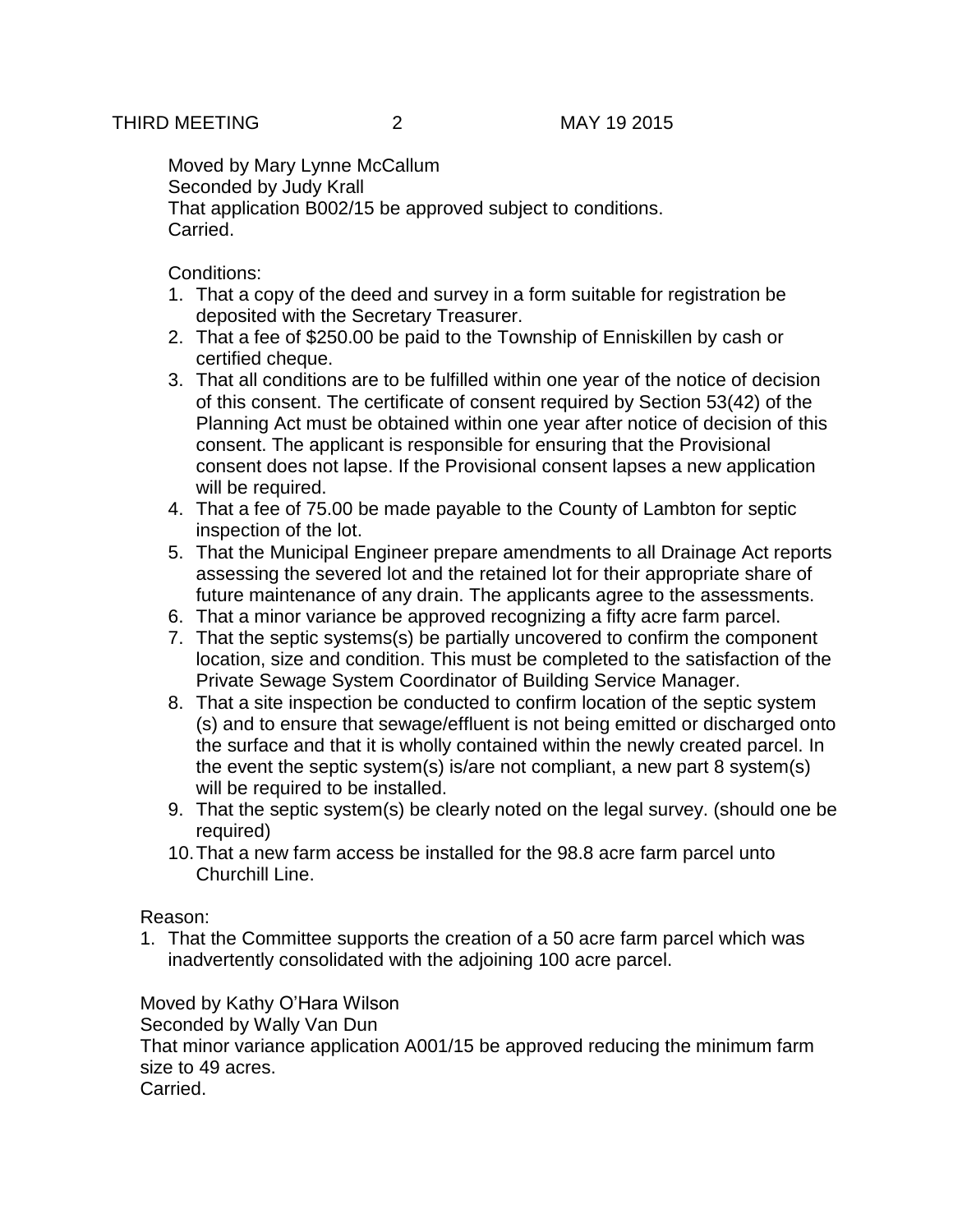Conditions: No Conditions

Reasons: That the variance recognizes the original farm lot size prior to the consolidation.

D. Application A002/15 by Allen Wilson of 3867 LaSalle Line to permit variances to permit a garage in the front yard and reduce the front yard setback to 21 feet.

Correspondence: Will Nywening County of Lambton Corrine Nauta County of Lambton Present: Allen Wilson

Will Nywening reported to the committee that the applicant proposed to install a garage on his property. The Planner noted that the property was a corner lot and the definitions in the zoning bylaw established the front yard along the narrowest frontage. This was the area that Mr. Wilson proposed to construct the garage. Mr. Nywening noted that in the current draft of the new zoning bylaw a minor variance would not be required.

Mr. Wilson requested that the garage size be increased to fit the size of the cement pad currently in place.

Mr. Nywening noted that the proposed expansion in garage size would still conform to the maximum lot coverage for accessary building area.

Mr. Nywening noted that the building proposed was appropriate for the site.

The correspondence from Corrine Nauta noted that there were no records in place for the septic system on this property. A request was made to impose a condition that the applicant prepare an accurate drawing locating the septic system on the property and that an inspection take place.

Moved by Kathy O'Hara Wilson

Seconded by Judy Krall

That application A002/15 be approved giving relief to the 20 meter front yard setback of Table A of Zoning Bylaw 17 of 2009

That relief be provided to the set back of Section 3.3.3 a) permitting the construction of the detached garage in the front yard with a setback of 6.4 meters from the east lot line.

Carried.

Conditions:

1. That the location of the septic system be clearly noted on the lot diagram, including property lines all vehicle accesses and structures (house, decks, garages) and submitted to the building department for consideration. A site inspection shall be conducted to verify the submitted diagram.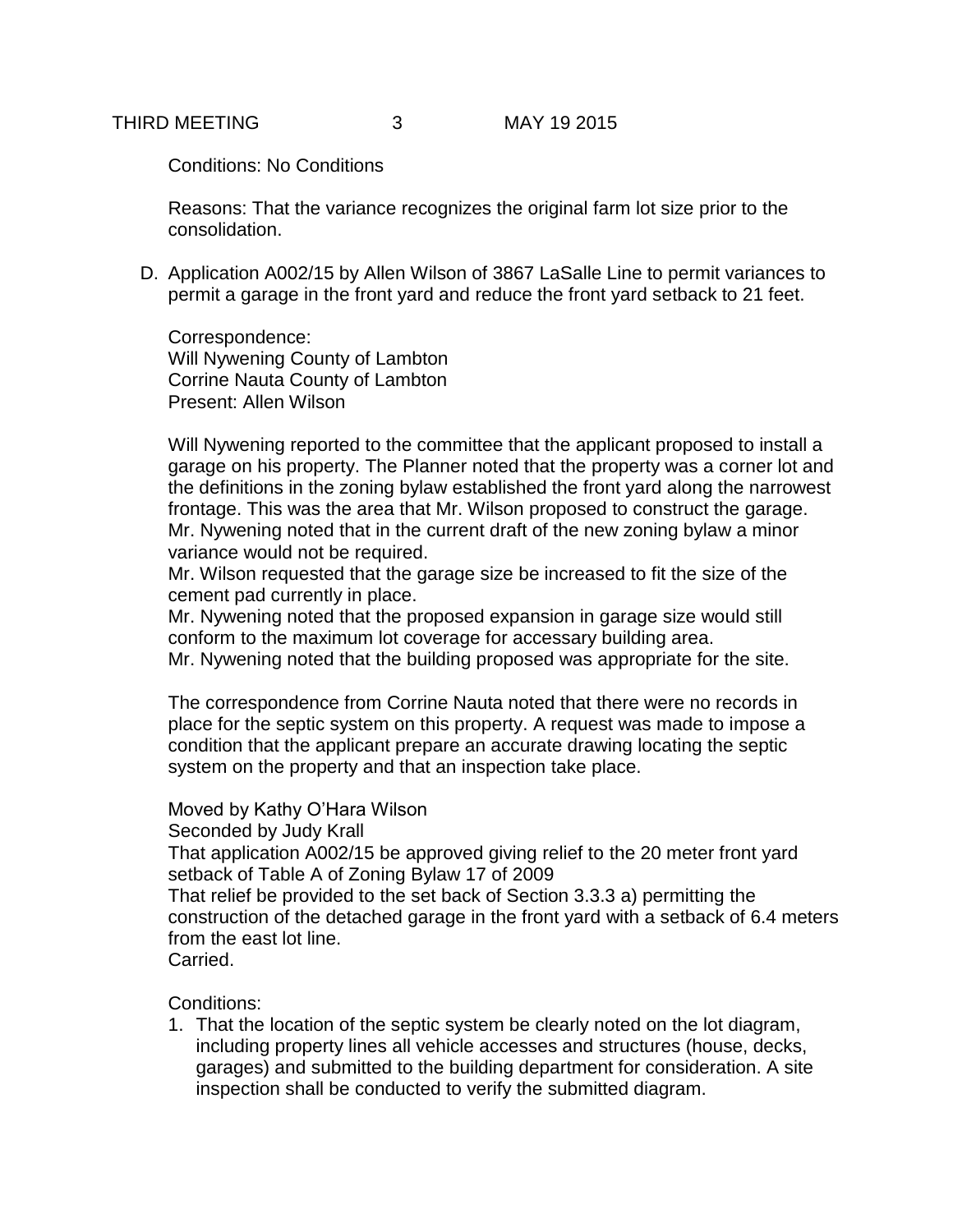Reasons:

- 1. That the application is minor in nature is appropriate for the development of the land and meets the general purpose and intent of the zoning bylaw and Official Plan
- E. Application A003/15 by Dusty Wise and Deidre Brown of 4606 Center Street to approve minor variances to increase the accessory building coverage to 1,950 square feet, to reduce the set back to Centre Street to 9 meters and to reduce the northern yard set-back to 5 meters.

Correspondence: Will Nywening County of Lambton Corrine Nauta County of Lambton

Present: Dusty Wise and Deidre Brown

Mr. Nywening reported that the applicants proposed to construct an oversized accessory building on the property to house his motor home and other possessions. The applicants also requests relief from the 30 meter setback from Centre Street.

Mr. Nywening discussed the Agriculture zoning of the property and the location of the buildings on the applicant's property. He recommended that the committee consider establishing a setback for the proposed building from the fence located adjacent to the house on the property. He noted that this would increase the setback from Center Street to as much as 17 meters. He noted that no variance was required from the northerly lot line. The Planner noted that there was no height restriction for the proposed building in the Agricultural zone. The Planner made recommendations concerning the design of the building to fit within the residential area. He requested that a garage door be placed on the south wall and that landscaping be placed in the southern yard to obstruct the view of the proposed building.

Moved by Wally Van Dun

Seconded by Judy Krall

That application A003/15 be approved by permitting an increase in the accessory building lot coverage up to 181 square meters with the construction of a 32 foot by 48 foot accessory building,

That the front yard setback be reduced by positioning the new building within 3 meters of the fence located adjacent to the house. Carried.

Conditions: